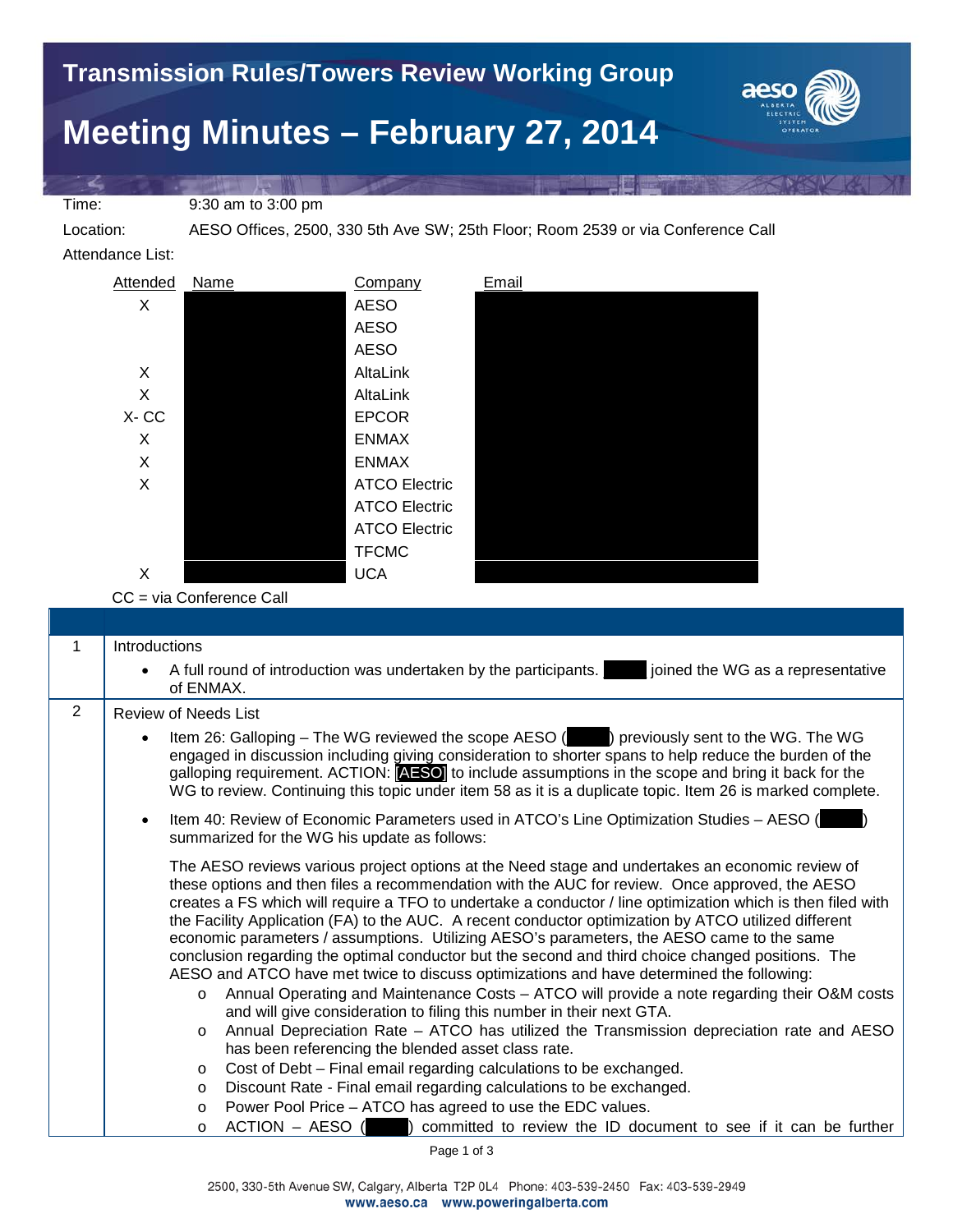

|   | enhanced to highlight the parameters used in the optimization study.                                                                                                                                                                                                                                                                                                                                                                                                                                                                                                                                                  |
|---|-----------------------------------------------------------------------------------------------------------------------------------------------------------------------------------------------------------------------------------------------------------------------------------------------------------------------------------------------------------------------------------------------------------------------------------------------------------------------------------------------------------------------------------------------------------------------------------------------------------------------|
|   | The workgroup had further discussion regarding social aspects and the cost of construction which would<br>also be taken into account by a TFO in making a conductor selection. With the proposed addition of<br>ACSS conductor to the approved list, it was suggested that it would be in a TFO's best interest to include<br>it in any optimization. The workgroup further discussed how tower placement and landowner concerns<br>could affect the results of an optimization.                                                                                                                                      |
|   | Item 47: Meeting Invites - AESO () will send revised March outlook invites out today. Item marked<br>$\bullet$<br>complete.                                                                                                                                                                                                                                                                                                                                                                                                                                                                                           |
|   | Item 48: Conductor Galloping - This item was already discussed in item 26. Continuing this topic under<br>$\bullet$<br>item 58. TDC <b>AESO</b> to propose Scope of Work - Item 48 is marked complete.                                                                                                                                                                                                                                                                                                                                                                                                                |
|   | Item 50: Sequence of Failure - No update was brought forward. Item carried forward to next meeting.<br>$\bullet$                                                                                                                                                                                                                                                                                                                                                                                                                                                                                                      |
|   | Item 51: Item carried forward to next meeting.<br>$\bullet$                                                                                                                                                                                                                                                                                                                                                                                                                                                                                                                                                           |
|   | Item 56: Update ID on Optimization - No update was brought forward. Item carried forward to next<br>$\bullet$<br>meeting.                                                                                                                                                                                                                                                                                                                                                                                                                                                                                             |
|   | Item 57: Shield Wire Exemption Wording - No update was brought forward. Item carried forward to next<br>$\bullet$<br>meeting.                                                                                                                                                                                                                                                                                                                                                                                                                                                                                         |
|   | Item 58: This item was already discussed in item 26. Continuing this topic under item 58 as it is a<br>duplicate topic.                                                                                                                                                                                                                                                                                                                                                                                                                                                                                               |
|   | Item 59 & 60: 240kV 100C Requirement - AESO (State 3) gave a summary of the scope [AESO] provided.<br>The WG discussed the scope had some comments as follows:                                                                                                                                                                                                                                                                                                                                                                                                                                                        |
|   | Ensure the consequence of the AESO choosing a maximum loading level to low is considered.<br>$\circ$<br>TFO's expressed they don't see a need for a specified maximum plus a requirement to go<br>$\circ$<br>beyond the stated maximum.                                                                                                                                                                                                                                                                                                                                                                               |
|   | Consideration should be given to shorter spans to minimize the issue.<br>$\circ$                                                                                                                                                                                                                                                                                                                                                                                                                                                                                                                                      |
|   | ACTION: [AESO] will discuss the WG's comments with [AESO] and [AESO] will revise scope and bring it<br>back to the WG.                                                                                                                                                                                                                                                                                                                                                                                                                                                                                                |
|   | Item 61: Failure Containment - UCA () gave a summary of his findings and proposed revisions to<br>the ID to the WG. The findings included that Ontario Hydro specifies a substantially more onerous double<br>failure on opposite sides of a tower (a "double twist") which is far beyond AESO's requirements. Other<br>utilities use ice loading with a single failure such as the existing rule. ACTION: If the WG has any further<br>comments on this they are requested to bring them back to next meeting. ACTION: [AESO] will start<br>transferring revisions to the ID into the ID. Item 61 declared complete. |
| 3 | Other Items                                                                                                                                                                                                                                                                                                                                                                                                                                                                                                                                                                                                           |
|   | Items from Feb 6 meeting (Was not included on the Needs List due to an error):                                                                                                                                                                                                                                                                                                                                                                                                                                                                                                                                        |
|   | ACSS - TW: Item declared complete.<br>$\bullet$                                                                                                                                                                                                                                                                                                                                                                                                                                                                                                                                                                       |
|   | LTP: AESO () will engage <b>AESO</b> to assist. Item carried forward.                                                                                                                                                                                                                                                                                                                                                                                                                                                                                                                                                 |
|   | New Items:                                                                                                                                                                                                                                                                                                                                                                                                                                                                                                                                                                                                            |
|   | AESO Regional Plans $-$ AESO ( $\qquad$ ) gave an update on this topic. He let the WG know that the<br>Regional Plans are not posted yet. [AESO] and [AESO] will be engaging AESO's planners to determine<br>future tower needs. Item carried forward.                                                                                                                                                                                                                                                                                                                                                                |
|   | <b>AESO</b> checked in with the WG regarding a summary of major outstanding rule items that will have an<br>$\bullet$<br>effect on cost and reliability which are as follows:                                                                                                                                                                                                                                                                                                                                                                                                                                         |